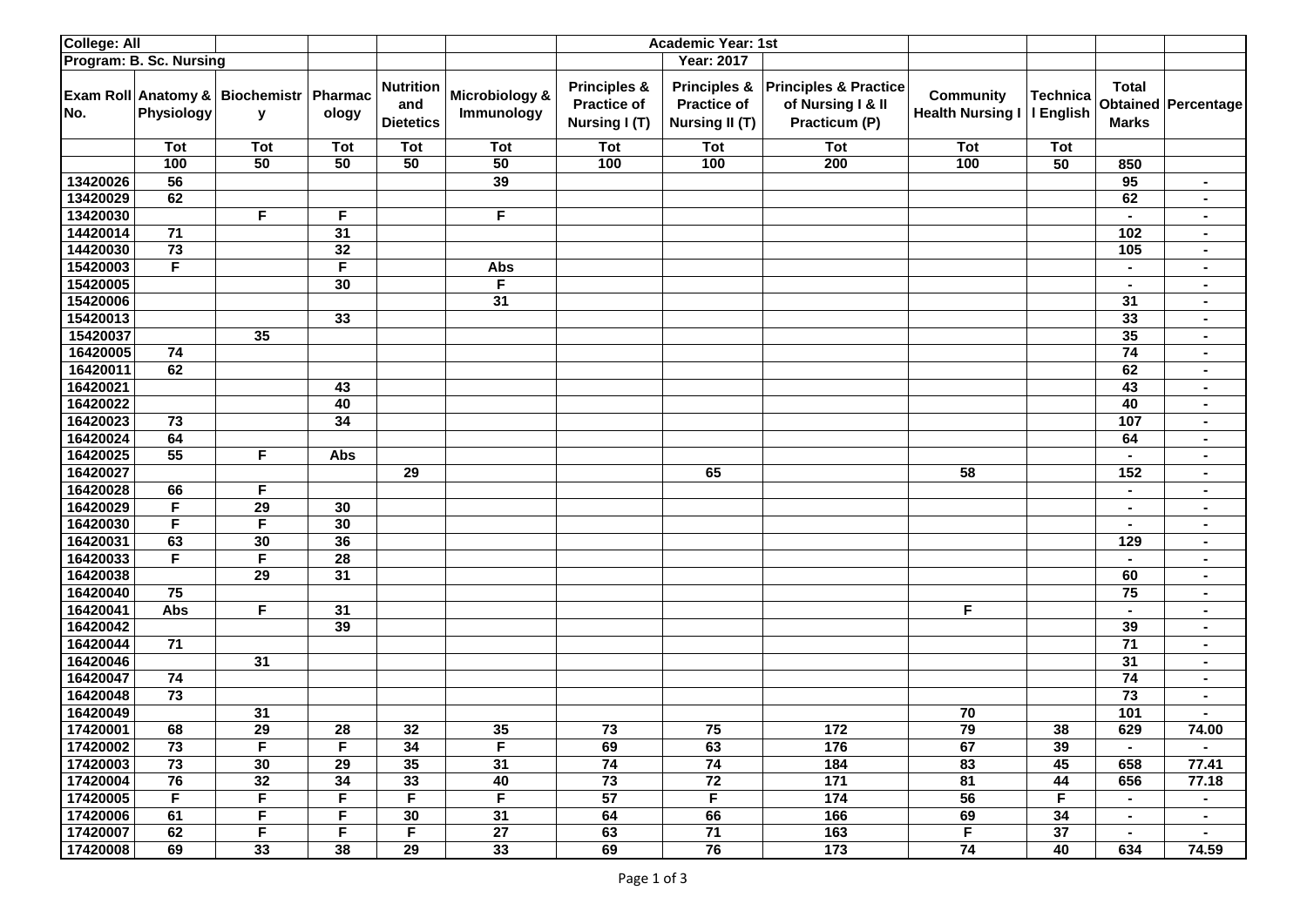| 17420009 | 59              | F  | F  | 29              | 35              | 70              | 75              | 182 | 78              | 36 |                |       |
|----------|-----------------|----|----|-----------------|-----------------|-----------------|-----------------|-----|-----------------|----|----------------|-------|
| 17420010 | 78              | 35 | 39 | 33              | 40              | 74              | 84              | 188 | 81              | 40 | 692            | 81.41 |
| 17420011 | 77              | 35 | 36 | 36              | 38              | 74              | 80              | 179 | 81              | 40 | 676            | 79.53 |
| 17420012 | 85              | 35 | 39 | 39              | 42              | 71              | 78              | 194 | 74              | 43 | 700            | 82.35 |
| 17420013 | 81              | 37 | 40 | 35              | 42              | 75              | 85              | 183 | 82              | 43 | 703            | 82.71 |
| 17420014 | 54              | 29 | 33 | 31              | 36              | $\overline{72}$ | 69              | 170 | 67              | 41 | 602            | 70.82 |
| 17420015 | 88              | 37 | 38 | 38              | 44              | 80              | 87              | 180 | 88              | 42 | 722            | 84.94 |
| 17420016 | 74              | 34 | 38 | 34              | 38              | 71              | 76              | 186 | 72              | 38 | 661            | 77.76 |
| 17420017 | 68              | 30 | 32 | 30              | 33              | 70              | 69              | 176 | 71              | 39 | 618            | 72.71 |
| 17420018 | 76              | 30 | 33 | 32              | 39              | 70              | $\overline{77}$ | 186 | 66              | 36 | 645            | 75.88 |
| 17420019 | 72              | 32 | 36 | 36              | 38              | 75              | 76              | 173 | 84              | 41 | 663            | 78.00 |
| 17420020 | F               | F  | F  | 33              | F               | 67              | 68              | 170 | 60              | 38 | $\sim$         |       |
| 17420021 | 71              | 30 | 35 | 34              | 36              | 72              | 71              | 180 | 74              | 35 | 638            | 75.06 |
| 17420022 | 52              | F  | 29 | 34              | 34              | 63              | 74              | 168 | 63              | 35 |                |       |
| 17420023 | 73              | 33 | 33 | 30              | 36              | 69              | 82              | 165 | 73              | 40 | 634            | 74.59 |
| 17420024 | 80              | 35 | 37 | 37              | 42              | 77              | 85              | 174 | 75              | 43 | 685            | 80.59 |
| 17420025 | 85              | 38 | 37 | 38              | 43              | 78              | 85              | 193 | 82              | 46 | 725            | 85.29 |
| 17420026 | F               | F  | F  | F               | $\overline{F}$  | 63              | 54              | 170 | F               | 37 | $\sim$         |       |
| 17420027 | 57              | 28 | 28 | 35              | 36              | 71              | 66              | 175 | 69              | 40 | 605            | 71.18 |
| 17420028 | 60              | 28 | 34 | 31              | 35              | 61              | 67              | 170 | 67              | 33 | 586            | 68.94 |
| 17420029 | 67              | 28 | 30 | F               | $\overline{37}$ | 63              | 68              | 177 | $\overline{57}$ | 36 | $\blacksquare$ |       |
| 17420030 | 59              | F  | F  | 30              | 32              | 66              | 67              | 171 | 73              | 39 |                |       |
| 17420031 | 75              | 33 | 36 | 32              | 33              | $\overline{71}$ | 69              | 177 | 70              | 39 | 635            | 74.71 |
| 17420032 | 79              | 36 | 39 | 29              | 40              | 73              | 80              | 171 | 77              | 40 | 664            | 78.12 |
| 17420033 | F               | 27 | 35 | 32              | 35              | 66              | 77              | 171 | 76              | 38 | $\blacksquare$ |       |
| 17420034 | 57              | 35 | 41 | 34              | 40              | 75              | 78              | 168 | 80              | 39 | 647            | 76.12 |
| 17420035 | 68              | 33 | 34 | 36              | 41              | 69              | 79              | 178 | 67              | 39 | 644            | 75.76 |
| 17420036 | 79              | 38 | 38 | 34              | 44              | 77              | 87              | 176 | 85              | 45 | 703            | 82.71 |
| 17420037 | 63              | 28 | 35 | 32              | 38              | 75              | 73              | 174 | 76              | 39 | 633            | 74.47 |
| 17420038 | 72              | 36 | 38 | 35              | 43              | 68              | 76              | 174 | 76              | 44 | 662            | 77.88 |
| 17420039 | 73              | 33 | 37 | 37              | 39              | 76              | 85              | 171 | 80              | 42 | 673            | 79.18 |
| 17420040 | 71              | 32 | 32 | Abs             | 37              | 67              | 77              | 176 | 63              | 40 | $\sim$         |       |
| 17420041 | 65              | 31 | 36 | 38              | 40              | 77              | 79              | 181 | 74              | 38 | 659            | 77.53 |
| 17420042 | 63              | 30 | 34 | 32              | 38              | 68              | 78              | 176 | 74              | 34 | 627            | 73.76 |
| 17420043 | 79              | 35 | 37 | 29              | 38              | 78              | 85              | 191 | 86              | 44 | 702            | 82.59 |
| 17420044 | 59              | 30 | 33 | 28              | 40              | 70              | 82              | 174 | $\overline{72}$ | 44 | 632            | 74.35 |
| 17420045 | 61              | 29 | 36 | 32              | 36              | 76              | 75              | 177 | 61              | 38 | 621            | 73.06 |
| 17420046 | 79              | 34 | 36 | 37              | 43              | 80              | 85              | 183 | 75              | 42 | 694            | 81.65 |
| 17420047 | 84              | 38 | 38 | 38              | 42              | 79              | 79              | 188 | 76              | 42 | 704            | 82.82 |
| 17420048 | 80              | 39 | 39 | 38              | 44              | 79              | 87              | 187 | 85              | 46 | 724            | 85.18 |
| 17420049 | $\overline{75}$ | 32 | 32 | 33              | 40              | 78              | 78              | 178 | 75              | 42 | 663            | 78.00 |
| 17420050 | 72              | 31 | 32 | 31              | 41              | 76              | 78              | 177 | 77              | 39 | 654            | 76.94 |
| 17420051 | 61              | 31 | 35 | 30              | 40              | 71              | 72              | 177 | 75              | 36 | 628            | 73.88 |
| 17420052 | 65              | 33 | 31 | 34              | 37              | 71              | 74              | 183 | 76              | 40 | 644            | 75.76 |
| 17420053 | 57              | 29 | 32 | 30              | 40              | 76              | 74              | 188 | 76              | 40 | 642            | 75.53 |
| 17420054 | 62              | 33 | 36 | 33              | 39              | 68              | 71              | 183 | 73              | 38 | 636            | 74.82 |
| 17420055 | 74              | 32 | 36 | 35              | 36              | $\overline{73}$ | 68              | 189 | 69              | 36 | 648            | 76.24 |
| 17420056 | 69              | 32 | 34 | $35\phantom{a}$ | 43              | 75              | 83              | 184 | 76              | 41 | 672            | 79.06 |